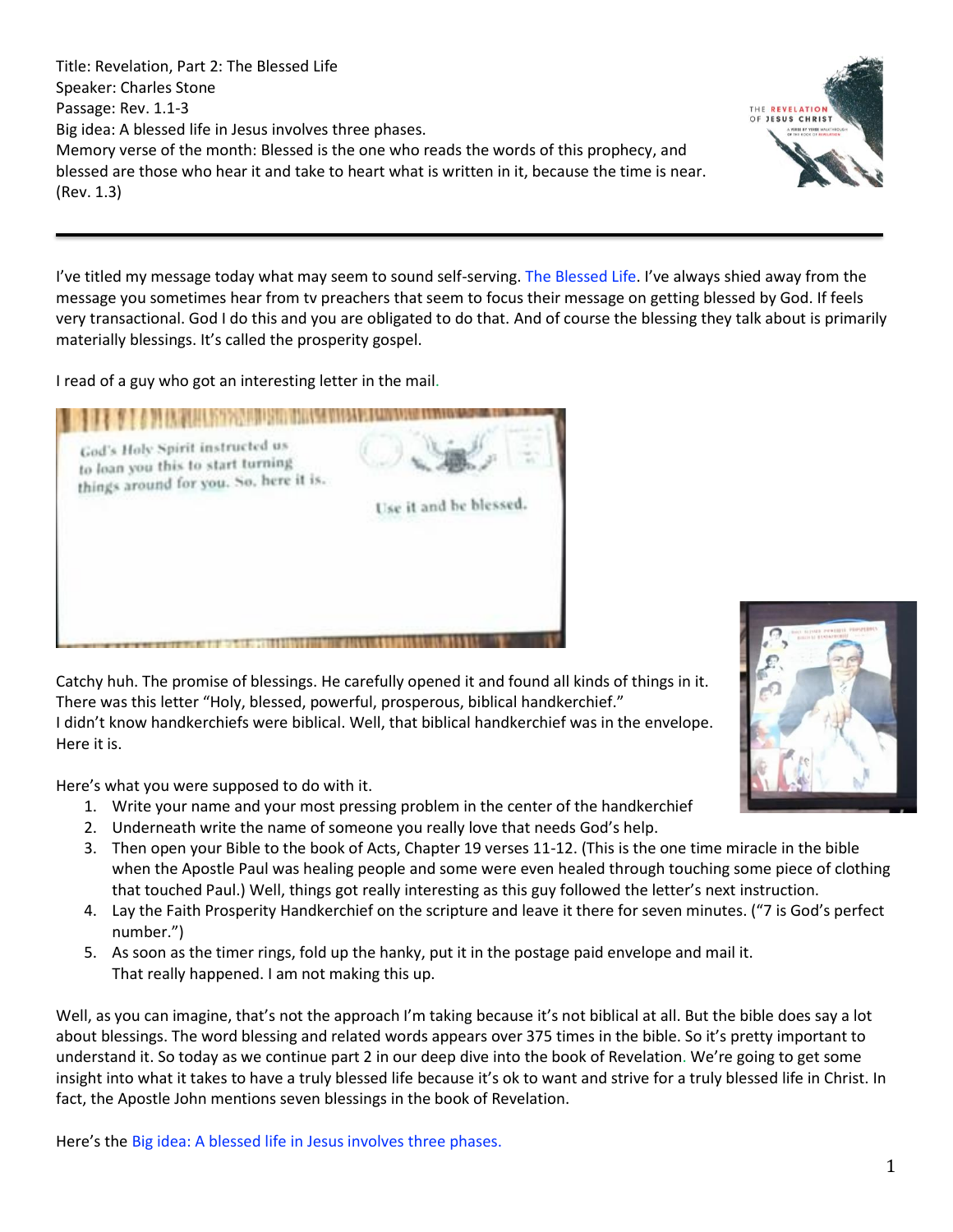

Each week I will review the prior week because repetition is essentially how we learn. When you repeatedly engage the same brain circuits with the same material, you strengthen those memory circuits. And as we retain biblical truth, the Holy Spirit can then drive that truth deeper into our belief system and behaviors. That's really what this simple process is all about.

Last week's Big idea: To understand Revelation, first step back for the big picture.

The overall theme:

- 1. The victory of Christ and His church.
- 2. Things are not always as they seem.

4 Interpretation Approaches

- Revelation is only a chronological map of church history from Jesus' first to His second coming (Historicist).
- Revelation relates only to what happened to the Christians in the first century (Preterist).
- Revelation primarily gives the chronological events immediately preceding the end of (Futurist, dispensationalism, premillennialism).
- Revelation deals only with spiritual truths (good vs evil) with no reference to time or events (Idealist).

The approach I'm taking is a fifth one that incorporates the strengths of the other 4 views. I gave you a little formula.

Interpreting revelation =  $1<sup>st</sup>$  century context + insight about the ongoing struggle between good and evil + future events yet to come

This is a diagram that I will often show as a reminder about how to get the most out of our deep dive into this amazing book. It builds on what I call the retention triangle.

Read means to read from the beginning of Revelation up through the upcoming passage each week. Take 5-10 minutes a day. Record by taking notes. The research tells us that when you take notes learning gets imbedded more deeply. For those of you who don't take notes,

why not try it during this series? Reflect as you read the scriptures, review notes, discussion questions, further study/buy book (*Revelation Verse by Verse by Grant R. Osborne; Revelation: A Shorter Commentary by G. K. Beale*), and get in a group.



Humility: Nobody has a corner on everything Revelation has to say. There are many valid views held by Godly Christians and biblical scholars that may differ from yours.

Teachableness: This is a cousin to humility. Teachableness means that you approach Revelation with a heart to learn, and even be open to being challenged about your current interpretation.

Majors vs minors: Keep the big picture in mind and don't fixate on minor details that could be interpreted in various ways. We can all agree on this: Jesus is coming, sooner than later. We don't know when so we better be ready. Context: Context means two things. The bible helps us understand other parts of the bible. In Revelation John alludes to the Old Testament over 500 times. Context also means that we must remember that this book was written in a specific historical context to the early church that was facing persecution. If our interpretation would not make sense to the early Christians, it's probably not a very accurate interpretation.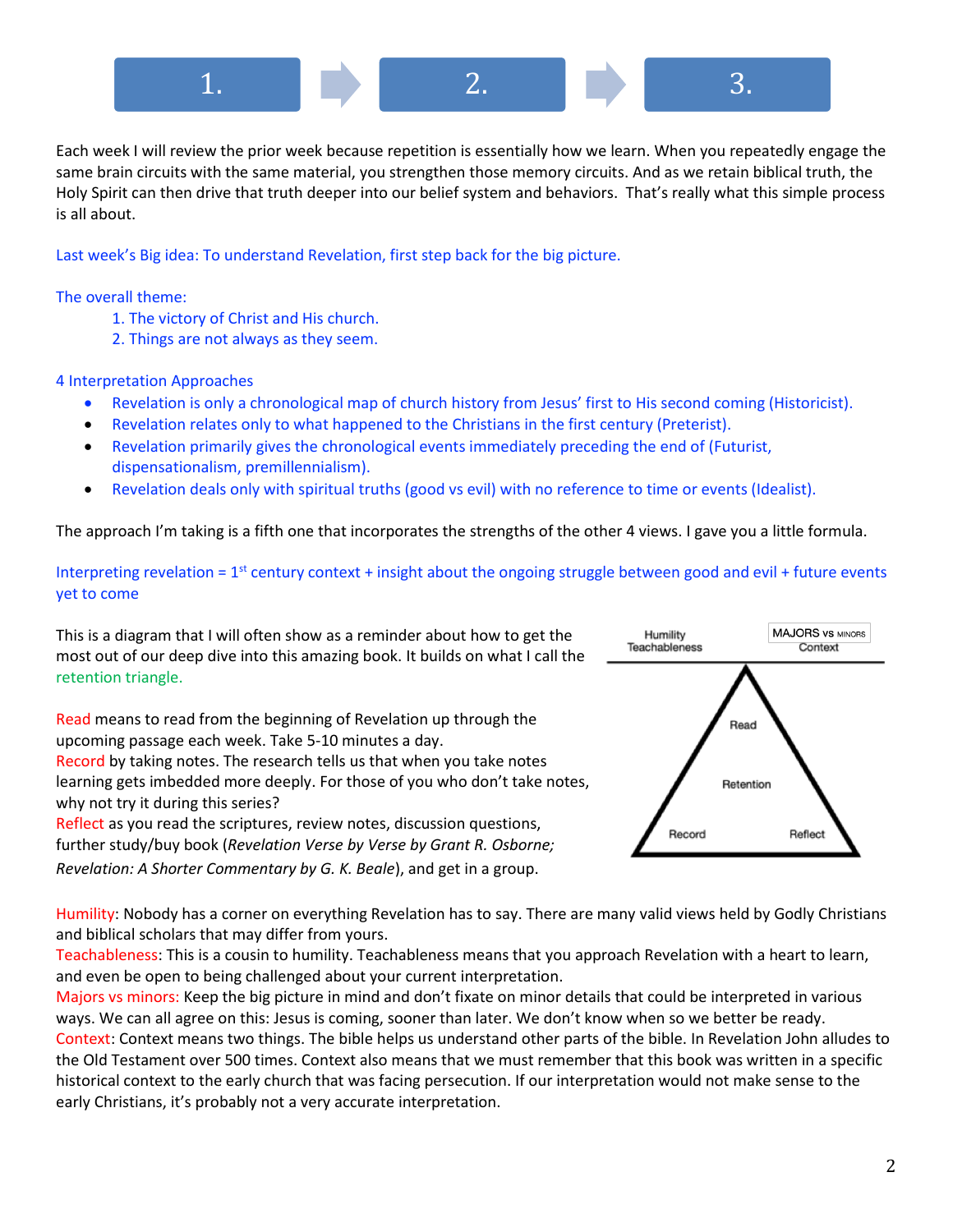Over the course of this multi-month series, with some breaks, I will show you clips of The Bible Project video summary of the book. The bible Project is a great source of biblical material presented via video. [www.bibleproject.com](http://www.bibleproject.com/)

• through 2.11, stop after he says "Johns time, place and audience". <https://bibleproject.com/learn/revelation/>

Our passage today is Rev. 1.1-3 I you want to follow along in your bibles you can or you can just listen as I read.

**Rev. 1 <sup>1</sup>**The revelation of Jesus Christ, which God gave him to show his servants what must soon take place. He made it known by sending his angel to his servant John, **<sup>2</sup>** who testifies to everything he saw—that is, the word of God and the testimony of Jesus Christ. **<sup>3</sup>** Blessed is the one who reads the words of this prophecy, and blessed are those who hear it and take to heart what is written in it, because the time is near.

Verses 1-11 sets the theological foundation for the rest of the book. The themes he lays out are worked out in the rest of the book.

#### **Rev. 1:1 The revelation of Jesus Christ,**

If you want to get technical, this is the actual name of the book, The Revelation of or from Jesus Christ. It's called this because it is a direct communication from God unveiling God's plan for the history of the world, in particular, the history of the Church. It is not John's revelation but the revelation of Jesus.

Word revelation is the word for apocalypse. It's taken from two words put together, away from and veiling. So it means an unveiling. Originally in that culture it was not a religious word. It meant disclosing any fact. But it became an important word for God's revealing his will to us, revealing truth to us, and in this case revealing God's power and holiness in the last days.

Of Jesus Christ means that the revelation was given by Jesus. It was from him.

#### **which God gave him**

Scholars tell us that probably it's best to approach the events or judgements in book not as successive events (a strict chronologically order), but rather seeing them as cyclical, describing a progressively intense spiritual struggle, an ascending climactic order.

#### **to show his servants**

John uses servants twice, as a designation of himself and as a designation of the recipients of this letter. A servant was how designated absolute surrender to another. In this case, that surrender is to Jesus. Throughout the bible great characters are called servants of God: Moses, Joshua, David, Elijah, the prophets, the apostles. If you are a follower of Jesus, you are his servant, but not in the sense that Jesus is a taskmaster. He loves us and wants the best for us and the best for us comes through being a good and faithful servant.

Several times in Revelation John uses the word show to introduce a divine communication given through these symbols and images.

### **what must soon take place.**

This word raises a question. And in verse three he writes that the time is near.

Was John wrong in what he said? Did he think Jesus was coming in the very near future in the first century and he just missed that date like some of these so called prophets today who predict exact days when Jesus is to return? Nope.

Last week I explained that this book combines parts of three different kinds of writing

- 1. apocalyptic (end times)
- 2. prophecy (future time) An apocalyptic writing would be an in intensification of prophecy.
- 3. letter/epistle (day-to-day time) A letter in the bible helps believers understand the faith better and follow God better in day to day living.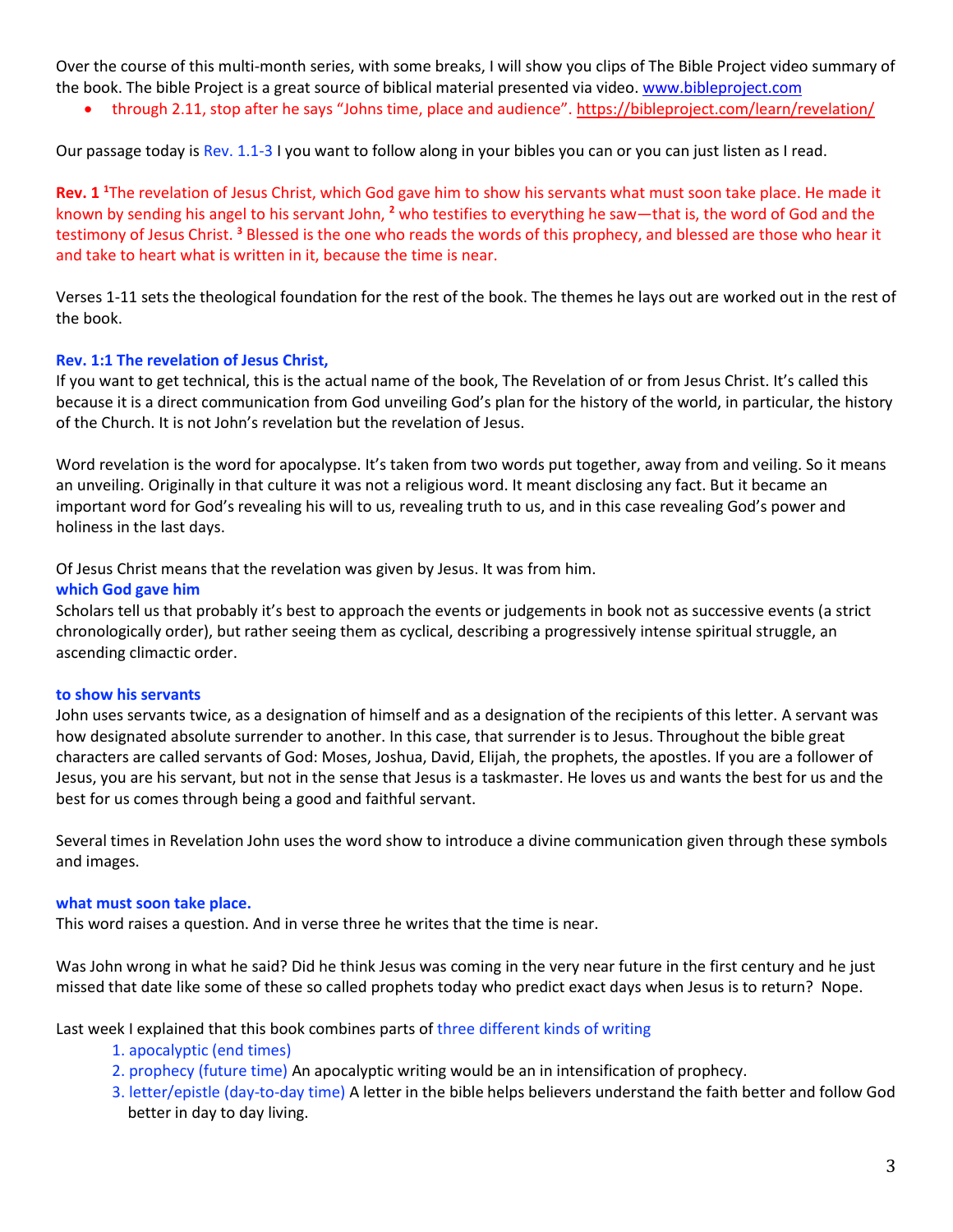So Revelation is both foretelling the future and forthtelling truth about Jesus to help His followers love Him better.

In this kind of literature (apocalyptic prophecy) the future is always viewed as imminent, viewed as right now without the necessity of intervening time. Soon does not preclude a time delay nor does it preclude intervening events before the end times. In every age the church has lived with this imminent expectancy of Jesus' return. He's coming really soon.

So, from a chronological perspective, we are living with that same urgency of 'soon' today as did the early believers, and the believers during the plagues in the 500's and the 1300's and the 1800's and during WW1 and during Hitler's reign, and even now as we face covid, increased persecution of Christians, and the rapidly changing morals and ethics of our culture.

So this always living in the 'soon' reminds us to not misuse Revelation as some mysterious timetable to predict exactly when the end of time will be. We are living in the end times and Christians before us have lived in them since Jesus' death and resurrection.

The idea is to draw us into a sense of expectation AND responsibility in order to recognize God's hand in the events of history. God has initiated the events leading to the end of history and we must always be at the ready. These events have already started and in God's own time, the end will come.

And, time is different from God's perspective.

# *But do not forget this one thing, dear friends: With the Lord a day is like a thousand years, and a thousand years are like a day. (2 Pet 3.8-9)*

### **He made it known by sending his angel to his servant John,**

Jesus commissioned an actual angel to guide John through these visions about God's plan. He shows him heaven and earth and a new heaven and earth.

In fact angels are of prominent in Revelation that they are mentioned 67 times. They are real.

This is a famous painting by a famous artist who lived in the 1600's named Jacopo Vignali of how he pictured John received this vision from the angel. Made it known is sometimes translated as symbolize or communicate by symbols.

So, God revealed to John something yet to happen that he signified with symbols and images that refer symbolically to another reality or set of realities. In our deep dive we'll see a bunch of these symbols.

John records this progression of this revelation in these first 3 verses:

The revelation begins with God who gave it to Jesus. It is God's truth that Jesus brings. Jesus then sent the angel who revealed it to John. At this point in history people believed in a transcendent God, a God above and apart from creation. Because of that they believed that you couldn't directly communicate with God so intermediaries were needed. Thus, angels.

John then communicated it to God's servants the believers then and us.

### **<sup>2</sup> who testifies to everything he saw**

Testifies is a legal term and was especially pertinent to many Christians for they were often betrayed in Roman courts. This witness, testifying, is the Christian proclamation about Jesus, giving evidence in the court of God's final judgment.

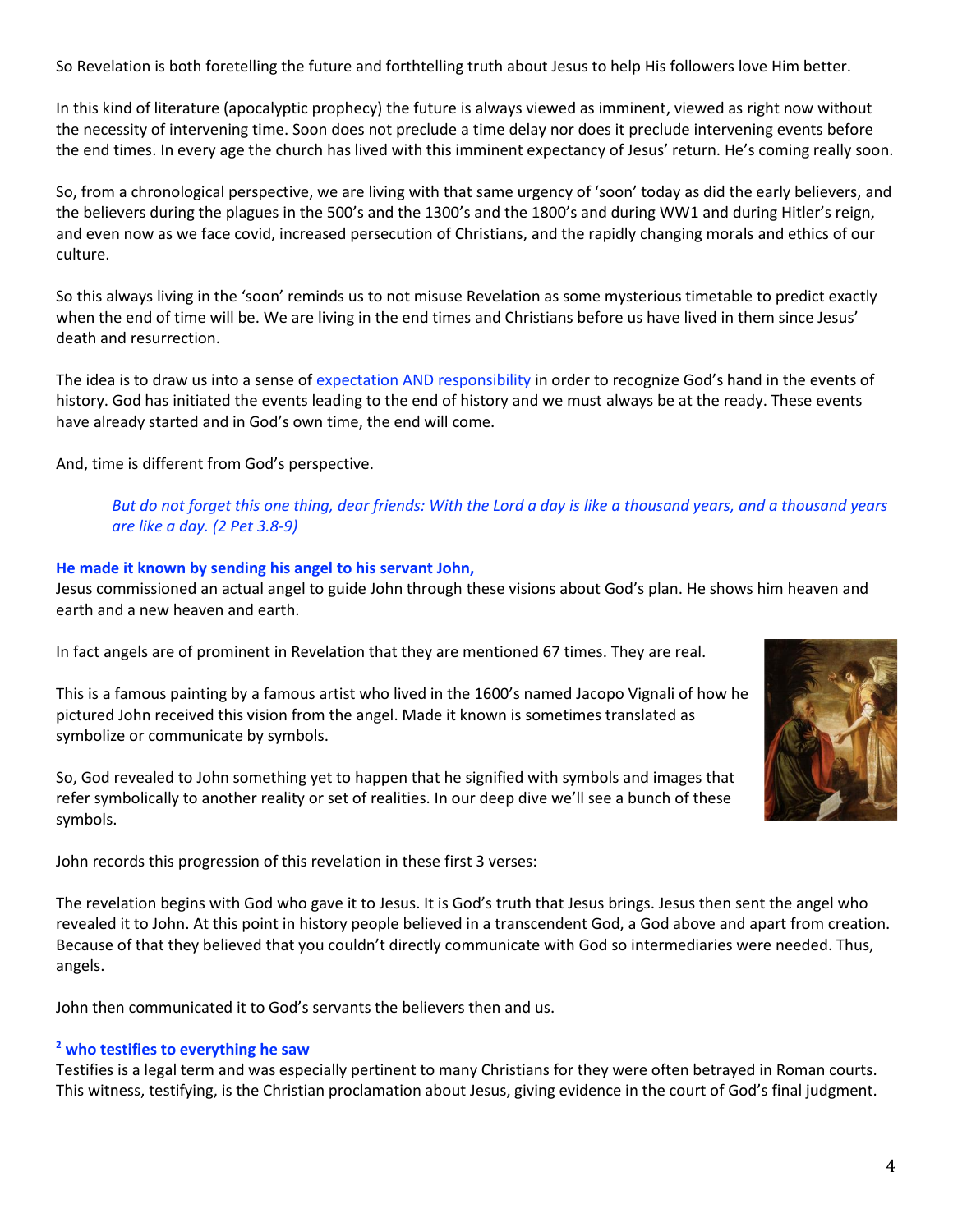John had been exiled to the island of Patmos off the coast of Turkey and had received this vision from God that he wrote down under the inspiration of the Holy Spirit which became this book of the Bible.

# **—that is, the word of God and the testimony of Jesus Christ.**

The word of God does not refer to this book (bible)as we know it as it had not been fully compiled. But he's referring to John's visions recorded in this letter, as the word of God, emphasizing its continuity with the OT and the writings of the apostles. He's also reminding them that his visions are not the product of John's own mind. He wasn't a fiction writer and made them up. They came from God Himself to Jesus were absolutely true. God's word is equated with the testimony of Jesus and Jesus' testimony validates the revelation.

Here we get these clues about what it means to be blessed.

# **<sup>3</sup> Blessed is the one who reads the words of this prophecy,**

In those days books were rare and expensive because they had to be copied by hand. And although Christians and Jews as a whole were more literate than the rest of society, many could not read. So, during Christian worship, someone was appointed to read the scriptures, the OT, the gospels, and these letters that would compose the NT.

In Jewish synagogues they also read the scripture but there would never be a special blessing upon that human reader. He's emphasizing that they would be hearing not only the word of John the prophet, but the inspired word of Christ which evokes such a blessing in the reading of the Word.

Public reading of the scripture then and now is important.

# **and blessed are those who hear it and take to heart what is written in it,**

When you look at how Jesus taught, he commanded people's attention and would often arrest their attention with different phrases like "He who has ears to hear let him hear and, "Listen and understand." And the result was that people, 'hung on His words." To hear was not just the physical process that happens when sound waves are produced, they enter our ear, and the sound waves get converted into electrical impulses and brain turns them into understood words.

He means by hearing that we first pay attention and then we heed what the Word says, that we take it to heart.

The bible often puts these two together: hear and heed, listen and do.

Read, hear, take to heart means that that this book is meant to impact our day to day living out the Christian life. Revelation is not just a book for intellectuals to speculate about the future.

# *Do not merely listen to the word, and so deceive yourselves. Do what it says (Jm 1.22)*

### **because the time is near.**

In verse 1 remember he said these things are coming soon, meaning we must take them seriously and live with a sense of deep commitment, living in such a way that were Jesus to return 30 minutes from now, we would be ready. We must live decisively and fully for God 24/7.

### Let's go back to our big idea.

Big idea: A blessed life in Jesus involves three phases.



So this blessed life is the good life that Jesus offers.

In verse three I think we can see three parts of the process of the blessed life.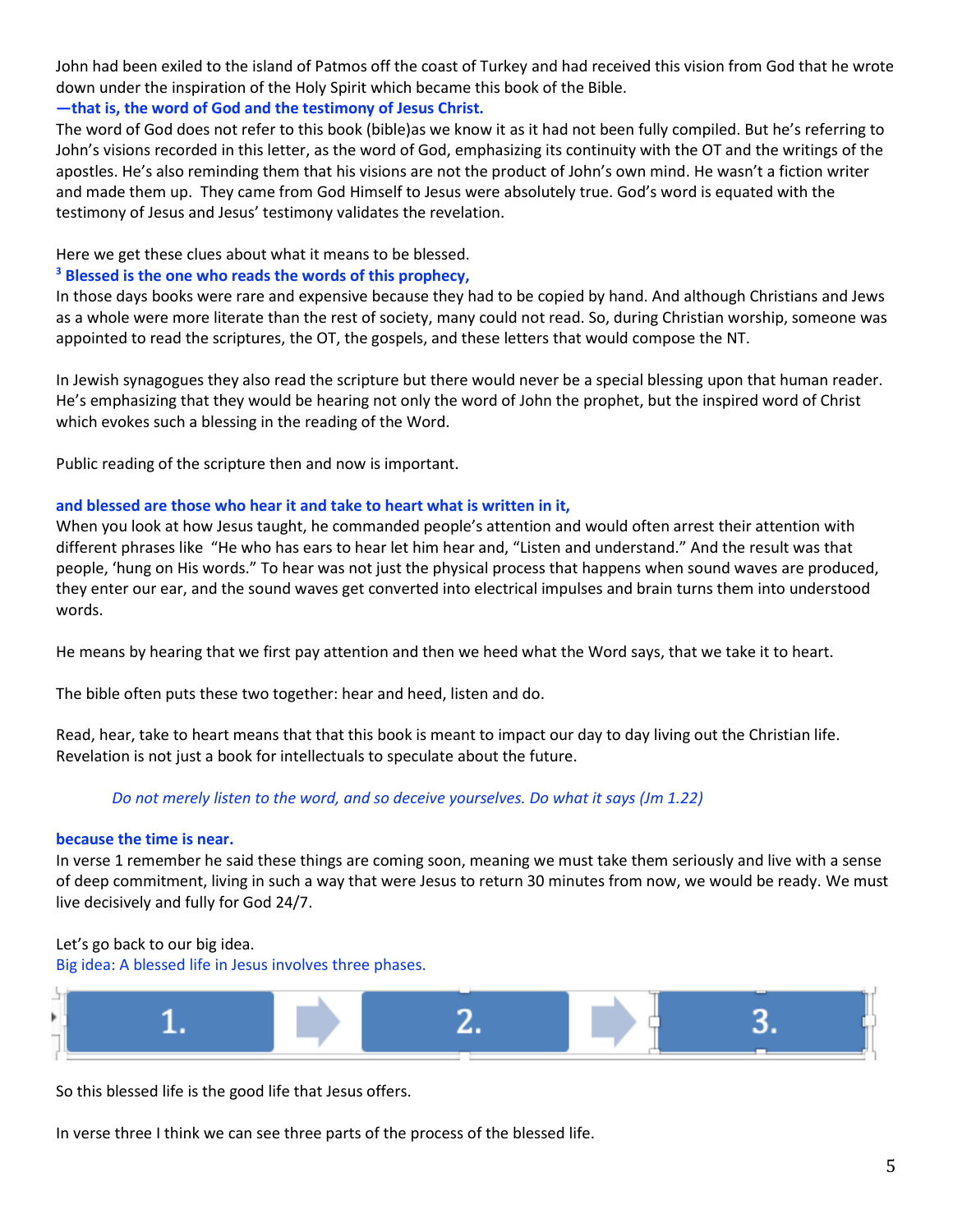Input is what we put in here (head). He writes about two kinds of input what were they? **<sup>3</sup> Blessed is the one who reads the words of this prophecy, and blessed are those who hear it**  The input comes through our eyes (what we read and other ways) and through our ears (hear)



In other words, the input we put in comes through sight and sound. This prompts these questions. What do you regularly put in here by what you read, watch on TV, by what music you listen to, the podcasts you listen to, the radio you listen to, the movies you watch? The input we put in profoundly shapes who we are, which is the second part of the process when he says the blessed are those who take it to heart.



Our heart is our seat of affection, what we value the most, our character, our morals, what we believe to be most important. And what we put in, influences and forms our heart.

The process begins with the input we put in. In continues with a shaping of our hearts, what we truly value.

And here's the third part. He ends verse 3 with this phrase.





What kind of time essentially drives your life? Live in unhurried chronos time and live for Kairos heart/time. Prioritize

Time-Live with a sense of calm and controlled, non-hurried urgency. (vs lassize faire). Urgency can lead to an outer or inner rush. Or urgency can lead to making sure everything you do in life, our decisions, counts. Every day we choose what we spend time or money on. A sense of urgency that impacts our decisions will cause us to think about how we use our resources in ways the honor God and best prepare us for Jesus' return.

We can't strictly manage time, only manage ourselves and steward or use our time in ways that honor God.

The bible talks about two kinds of time (2 Greek words) that we live in- Chronos and Kairos. And we live in both of those times, not like the old movie The Matrix where there was reality and a simulated reality. We live in both those kinds of time.

Chronos is everyday clock time, linear time, measurable, Chronos is a succession of moments--quantity time. It's what you plan your day around (be at work at 8, dentist appointment at 11, take the kids to soccer practice at 5).

This is NOT the time I mean here, although it's wise to manage your calendars and the 24 hours in a day that we have. We must steward it well.